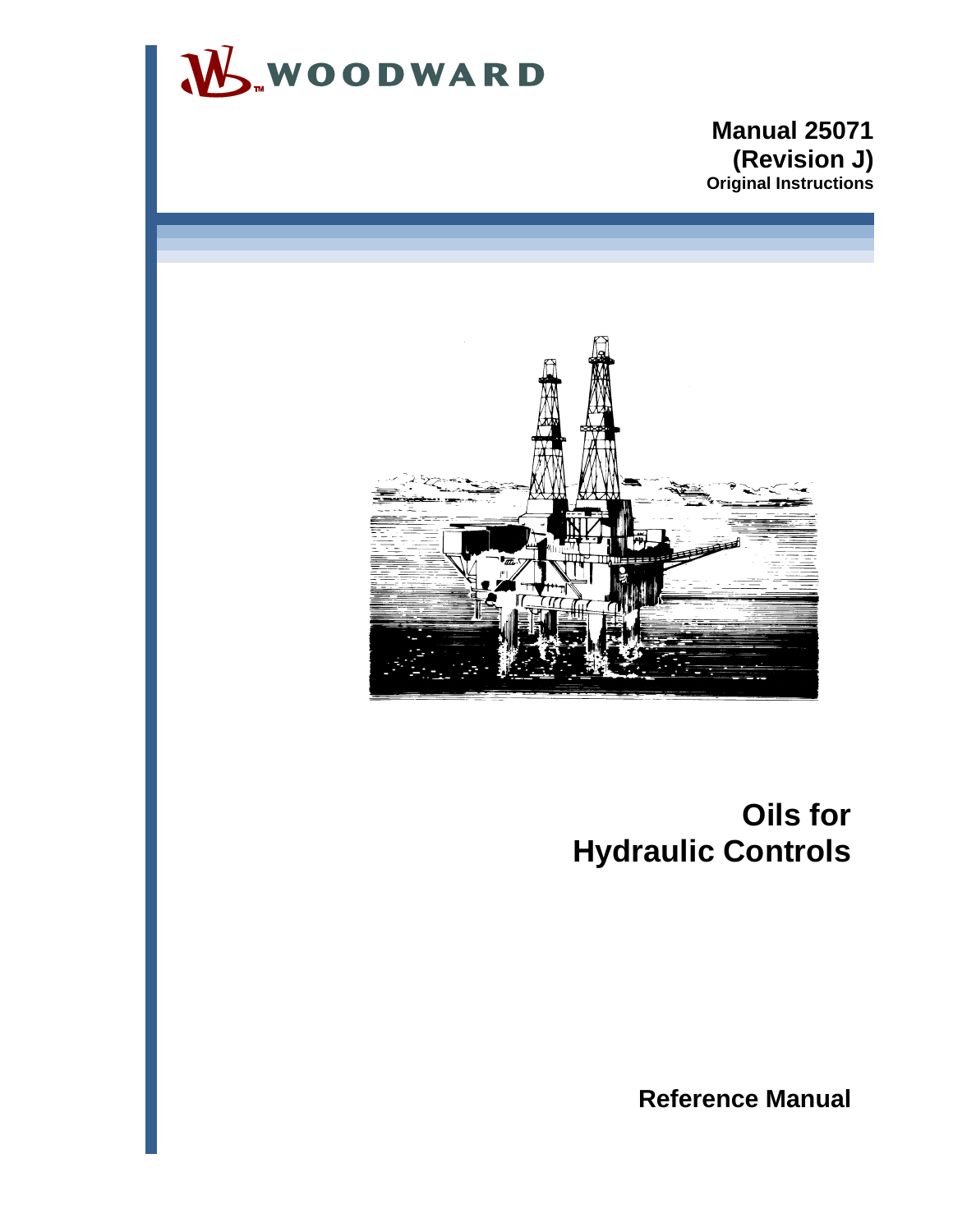

**Revisions—Text changes are indicated by a black line alongside the text.** 

**Woodward reserves the right to update any portion of this publication at any time. Information provided by Woodward is believed to be correct and reliable. However, no responsibility is assumed by Woodward unless otherwise expressly undertaken.** 

**© Woodward 1986 All Rights Reserved**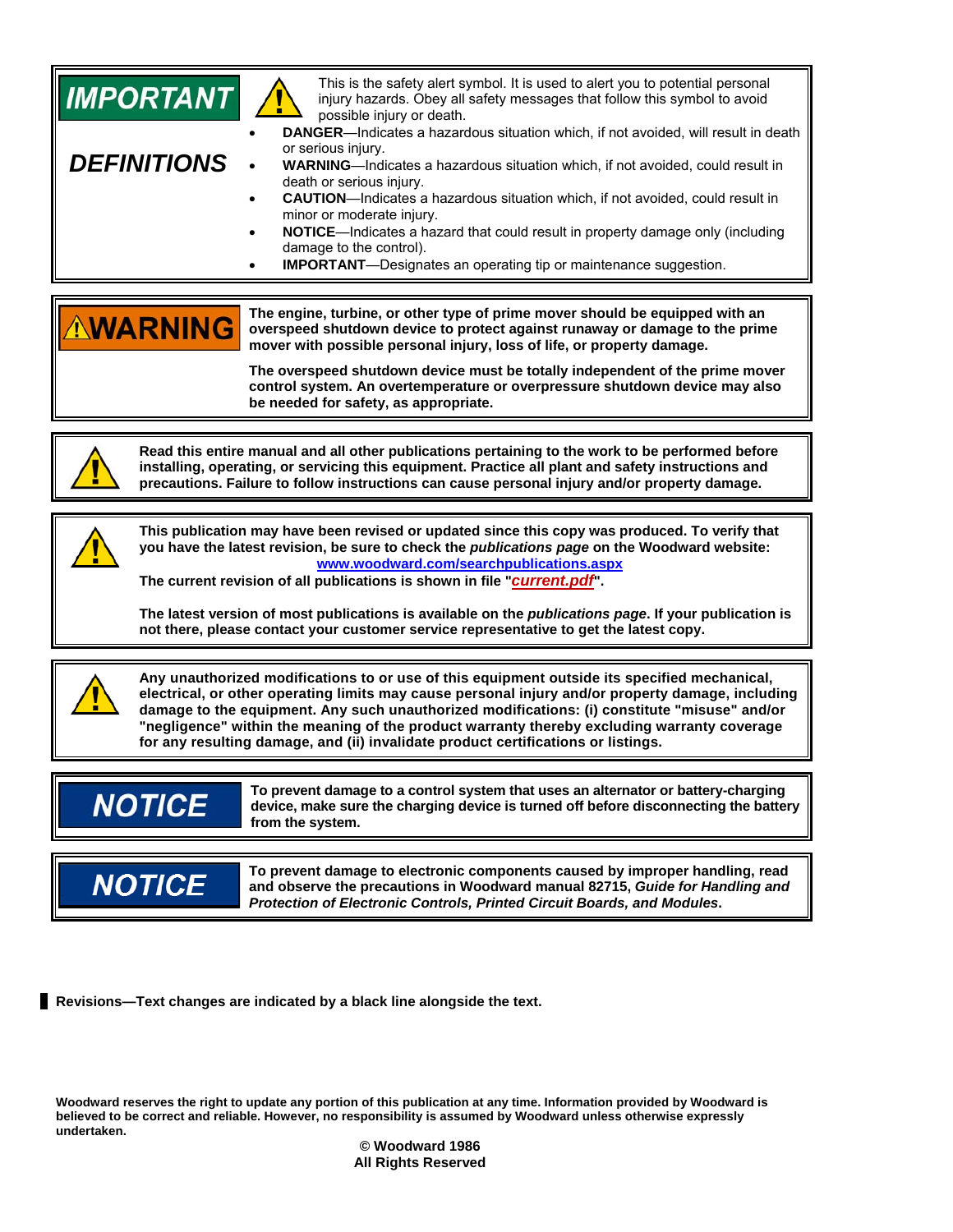## **Contents**

## **Illustrations and Tables**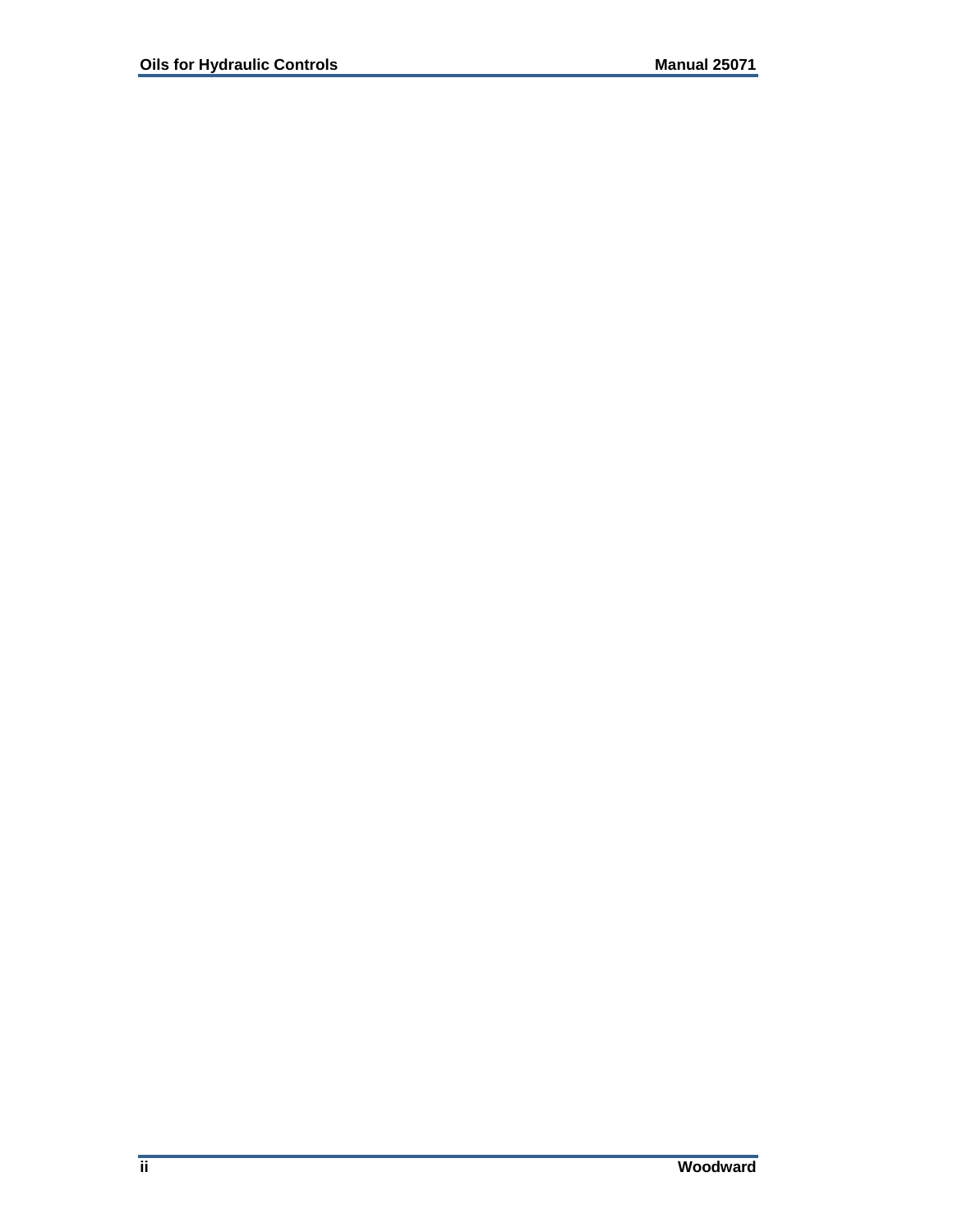## **Chapter 1. General Information**

## **Introduction**

This manual serves as a general guide for anyone involved in the selection of oils for use in Woodward governors or actuators.

One of the primary functions required of an oil is to stand up to high loadings and high temperatures, while remaining a good lubricant. Oil, as it emerges from the refinery process, is a slippery liquid, but it lacks additives vital to its intended functions.

These additives turn a liquid into a lubricant that fights heat, cold, contamination, corrosion, rust, wear, and other environmental and mechanical hazards. Lubricant additives are grouped into three general categories according to the functions they perform:

- protect the lubricated surface
- improve lubricant performance
- protect the lubricant

Surface protective additives include anti-wear agents, corrosion and rust inhibitors, and detergents and dispersants. Performance additives include pour point depressants, seal swell agents, and viscosity index improvers. Lubricant protective additives cover anti-foamants, anti-oxidants, and metal deactivators.

## **Oil Characteristics**

There are four important characteristics to be considered in an oil: viscosity, pour point, shear stability, and thermal stability.

### **Viscosity**

All natural lubricants thin as they warm, and thicken as they cool. The magnitude of this change is measured by the Viscosity Index (VI). The higher the VI number, the less effect temperature has on viscosity change. An oil with a VI of 200 is very good in this respect.

### **Pour Point**

The pour point of an oil is a measure of its low temperature suitability. Chemical compounds, called pour point depressants, are used to allow the oil to flow even at low operating temperature when the oil has thickened.

#### **Shear Stability**

Oil viscosity can also change due to shear. Actual mechanical shearing of long chain polymers in oil will act to lower both the actual viscosity at any given temperature and the Viscosity Index.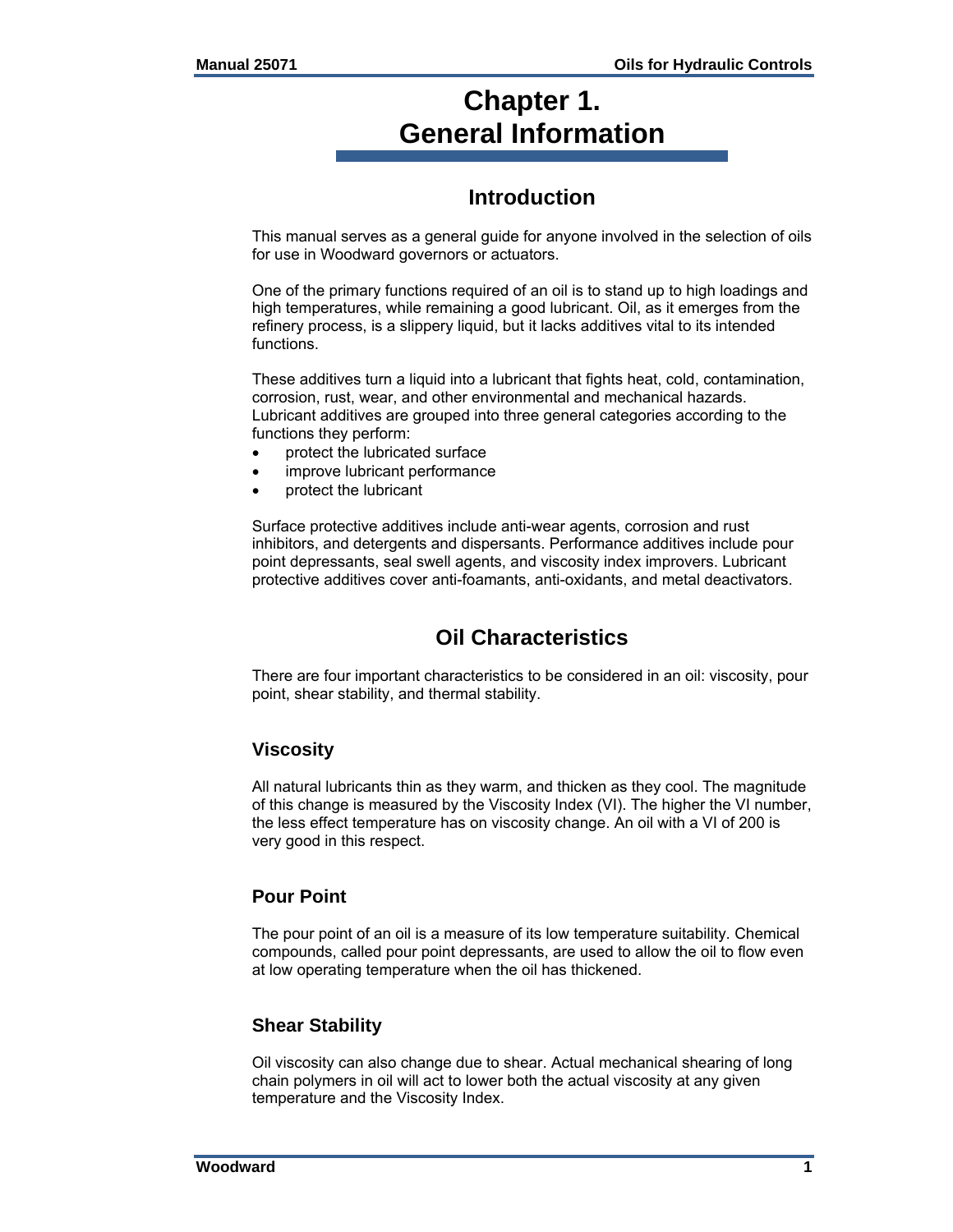### **Thermal Stability**

Oil viscosity changes will also occur with long-term operation at high temperatures. In this case, the oil will thicken due to oxidation and evaporation of the lighter molecules.

Multi-viscosity oils extend the operating temperature range while still maintaining proper viscosity. However, they have relatively poor thermal and shear stability resulting in shorter useful life. A good alternative is synthetic oils, since they have good temperature viscosity characteristics. Synthetic oils are covered in Chapter 2.

## **Oil Lubrication Properties**

Oil lubrication properties are greatly improved by the addition of a variety of chemical compounds such as anti-wear agents, corrosion and rust inhibitors, and detergents and dispersants.

If information is needed about the additive contents of an oil, it may be advisable to check with an oil company representative.

### **Anti-wear Agents**

Mechanical wear from metal-on-metal rubbing or abrasives is normally prevented by hydrodynamic lubrication with an oil film thick enough to keep the parts separated. But under certain conditions such as high load, low speed, and low lubricant viscosity, the lubricant film may rupture and allow metal-to-metal contact. This condition may exist between thrust bearing surfaces or between closefitting pump gears and gear pockets.

To prevent wear due to metal-to-metal contact, anti-wear additives found in most lubricants form a coating which will yield under the shear stress imposed by minimum lubrication. However, heat from friction between mating surfaces provides energy for a chemical reaction between the additive and metal surfaces that result in a protective coating.

### **Corrosion and Rust Inhibitors**

Another important lubrication property of an oil is that it must be able to resist rust and corrosion and be compatible with seal material.

If a lubricating oil becomes contaminated with moisture, corrosion can develop. In the case of governors using engine oil, the oil may become contaminated with the acidic products of combustion.

#### **Detergents and Dispersants**

Detergents are compounds used to control deposits at high temperature, while dispersants are used to control the formation of sludge at low temperature. Dispersants absorb contaminant particles and keep them in suspension so they cannot agglomerate and form sludge.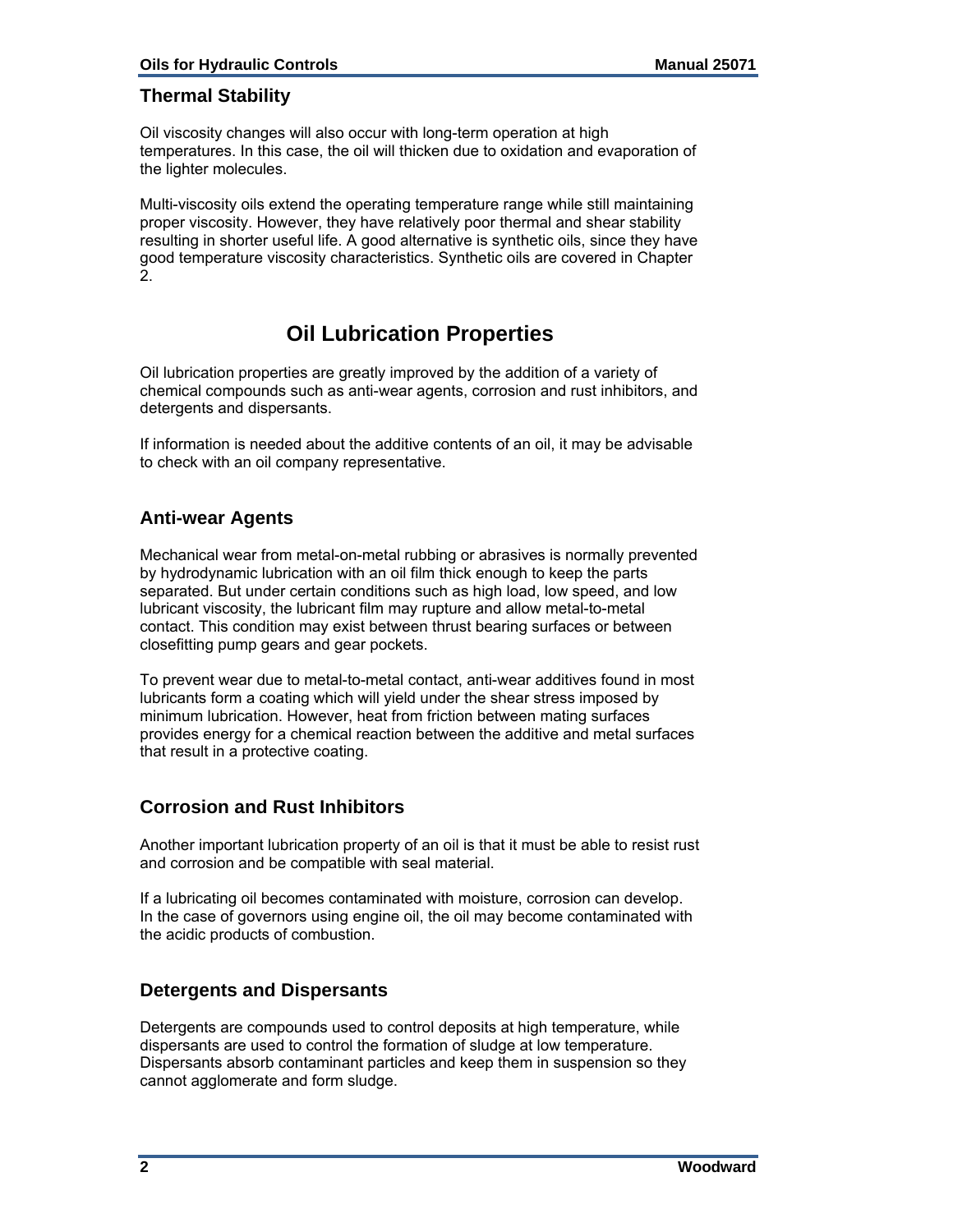## **Performance Additives**

Oil performance characteristics also can be greatly improved with additional compounds such as pour point depressants, seal swell agents, and Viscosity Index improvers.

If information is needed about the additive contents of an oil, it may be advisable to check with an oil company representative.

### **Pour Point Depressants**

Pour point depressants are compounds which allow the oil to flow even at low operating temperature when the oil has thickened. These natural properties of oil are determined by the crude itself and by the refinery process.

## **Seal Swell Agents**

A number of seals are used throughout a governor to keep the dirt out and the oil in. Seals are made of many compounds including nitrile and silicon. Currently, the trend in seal material is to Viton which can withstand prolonged temperatures to 204 °C (400 °F).

## **Viscosity Index Improvers**

The rate at which mineral oils thin out is described by a mathematical relationship between their viscosities at 100 °F (38 °C) and 210 °F (99 °C), which is referred to as Viscosity Index (VI).

Oils with a high VI exhibit less viscosity change with temperature than oils with a low VI. A lubricant that is expected to perform over a wide temperature range must usually have a high VI. The VI of oils has received much attention because ease in starting the engine requires low viscosity at low temperatures, and normal operation requires an adequate oil film at normal operating temperature.

Wide temperature-range viscosity requirements of oils has been met by treating the oil with an additive known as a VI improver. VI improvers also improve shear stability.

Polymeric VI improvers are more likely, however, to be broken apart by shear forces between moving surfaces. Once this type of permanent shear has occurred, the polymer contributes less to high-temperature thickening. Therefore, high VI oils using polymeric VI improvers require a polymer that will continue to provide adequate thickening at high temperature.

## **Lubrication Protective Additives**

Special additives also are used to increase the lubrication protection given by oils. Such additives include anti-foamants, anti-oxidants, and metal deactivators.

If information is needed about the additive contents of an oil, it may be advisable to check with an oil company representative.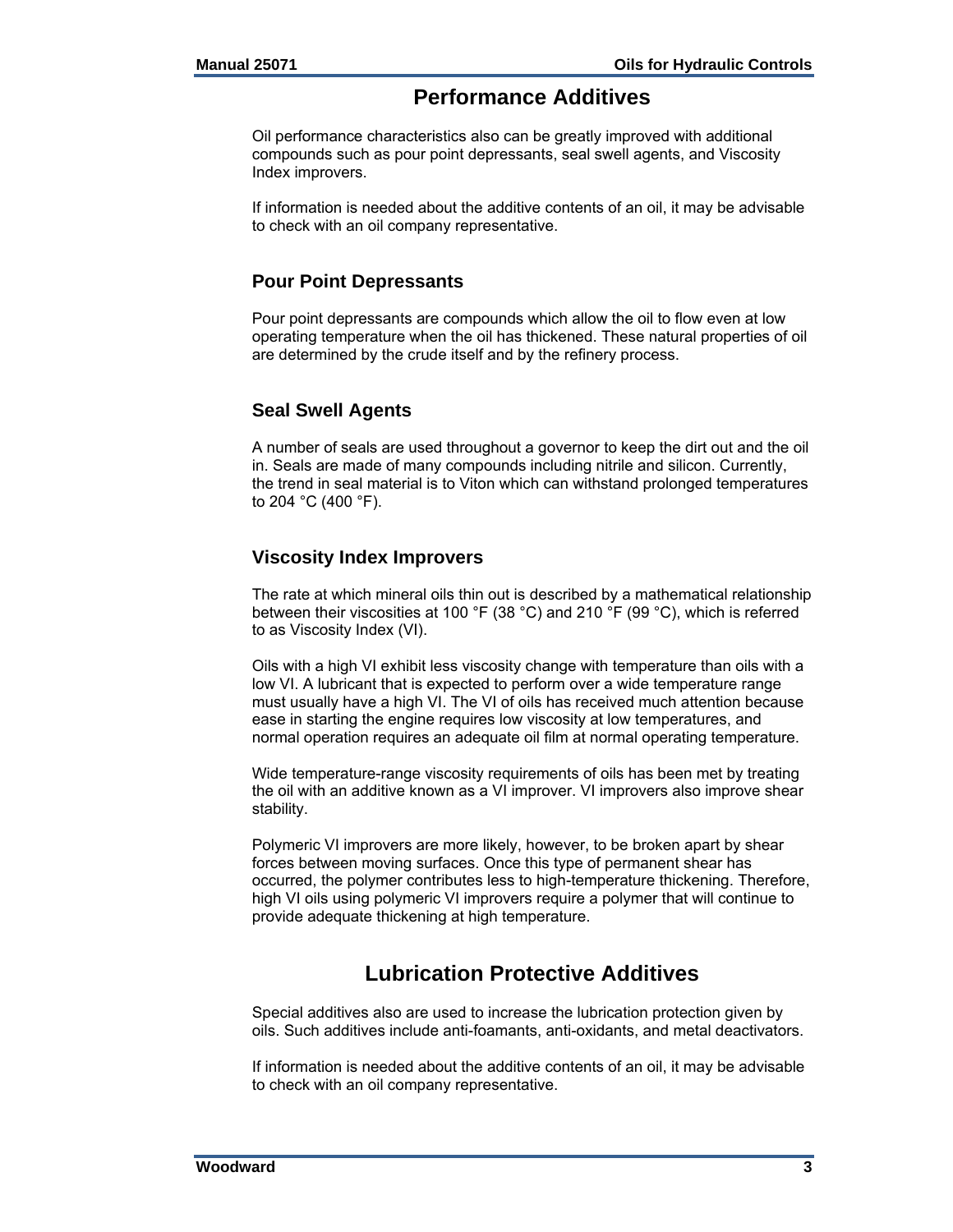#### **Anti-Foamants**

When subjected to sufficient agitation, all oils will entrap air and produce foam. This, in turn, causes more problems. Oil reaction increases exposure of the oil to oxygen, which increases the rate of oxidation.

Air and foam also reduce lubricant efficiency as a coolant and as a hydraulic fluid. Retained air changes oil to a compressible fluid and may cause operational problems. To eliminate foaming, additives with a lower surface tension than the oil, and low solubility in the lubricants are used. This weakens and ruptures the oil film surrounding the bubbles.

### **Anti-Oxidants**

The oxidation process is complex and is highly undesirable. Often, additives that reduce oil oxidation also reduce corrosion.

Decomposition of the oil may also occur, forming a variety of compounds such as aldehydes, alcohols, and acids. These compounds may further oxidize and react with each other to form more compounds. Some of these compounds may be soluble in oil, resulting in a viscosity increase; others may be insoluble and form varnish or sludge.

Oxidation is affected by many factors: temperature, lubricated materials, crude source, and refining process. The choice of the anti-oxidant agent used is based on tests of a particular oil.

#### **Metal Deactivators**

Additives that are used as corrosion and rust inhibitors form coatings on metal surfaces which also act as metal deactivators. Metal deactivators also inhibit oxidation by coating metals such as lead, copper, and iron, which could act as oxidation catalysts.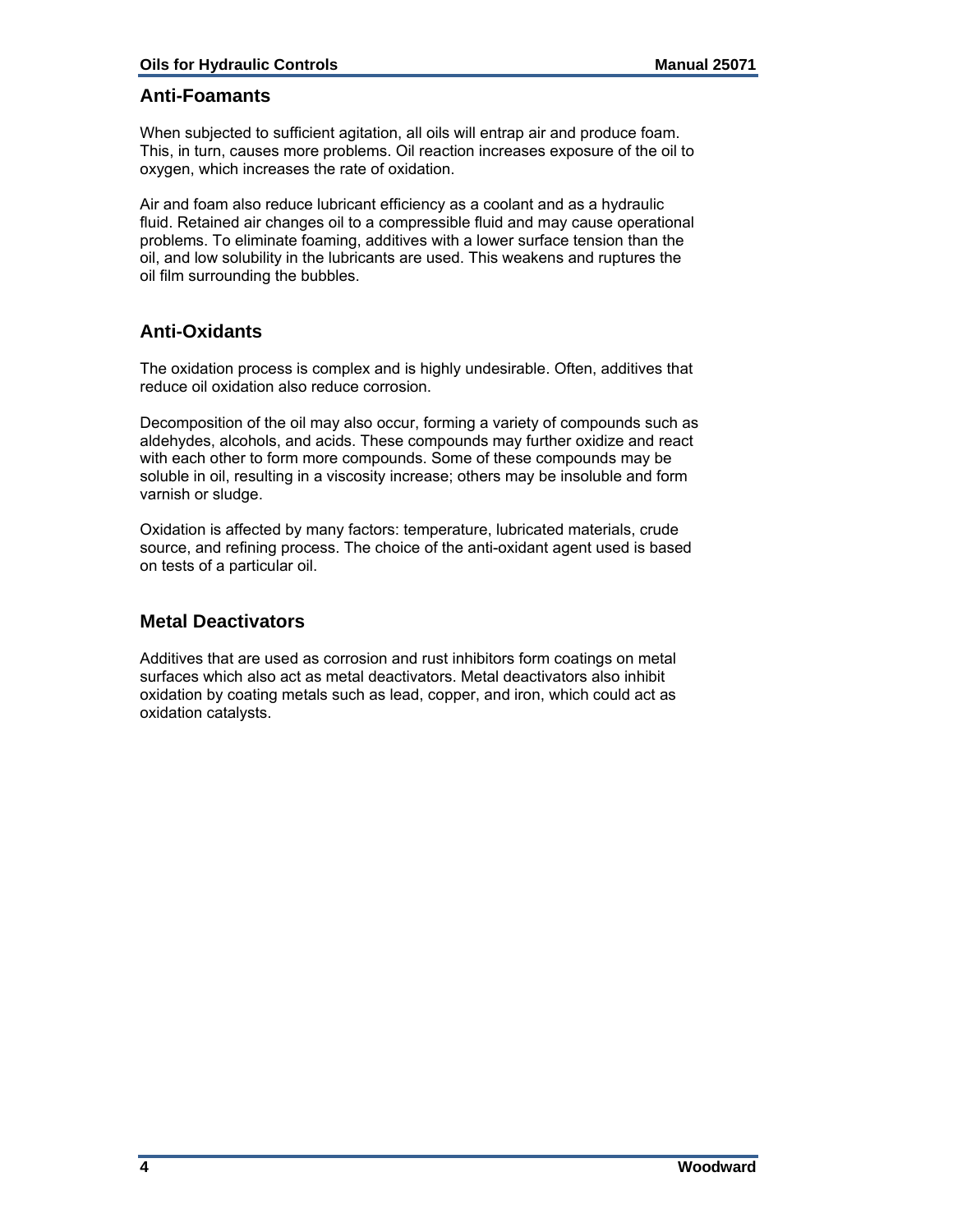## **Chapter 2. How to Select an Oil**

## **General Information**

There are several important factors to consider in the selection of an oil for proper governor operation. Following is a list of those factors and how they affect governor operation.

## **Viscosity**

In governor applications, a change in viscosity can seriously affect performance. If the oil is too thin, the governor can become unstable. If the oil is too thick, the governor will become sluggish and unresponsive.

The higher the VI (Viscosity Index) number, the less effect temperature has on viscosity change. Our recommended range of viscosities for proper governor operation is from 50 to 3000 SUS with a nominal 150 SUS being ideal. With this in mind, proper oil selection would be that with 150 SUS at operating temperature and a high VI



**A loss of stable governor control and possible prime mover overspeed may result if the viscosity exceeds the 50 to 3000 SUS range. An overspeeding and/or runaway prime mover can result In extensive damage to the equipment, personal Injury, and/or loss of life.** 

## **Pour Point**

We recommend an oil with a pour point 8 to 11 Celsius degrees (15 to 20 Fahrenheit degrees) below the lowest starting temperature anticipated. This avoids possible pump cavitation and slow response. In arctic conditions, it may be necessary to install an oil heater. Contact Woodward for information concerning the specific requirements of your installation.

### **Shear Stability**

In applications where severe service is expected or long spans between oil changes are required, an oil with a high shear stability should be selected. Check with an oil company representative for information regarding the shear stability of a particular oil.

### **Thermal Stability**

For service conditions expecting long-term high-temperature operation, an oil with high thermal stability should be selected. Multi-viscosity oils extend the operating temperature range while still maintaining proper viscosity. However, they have relatively poor thermal and shear stability, resulting in shorter useful life. A good alternative is synthetic oils. These products have good temperature viscosity characteristics and good thermal and shear stability.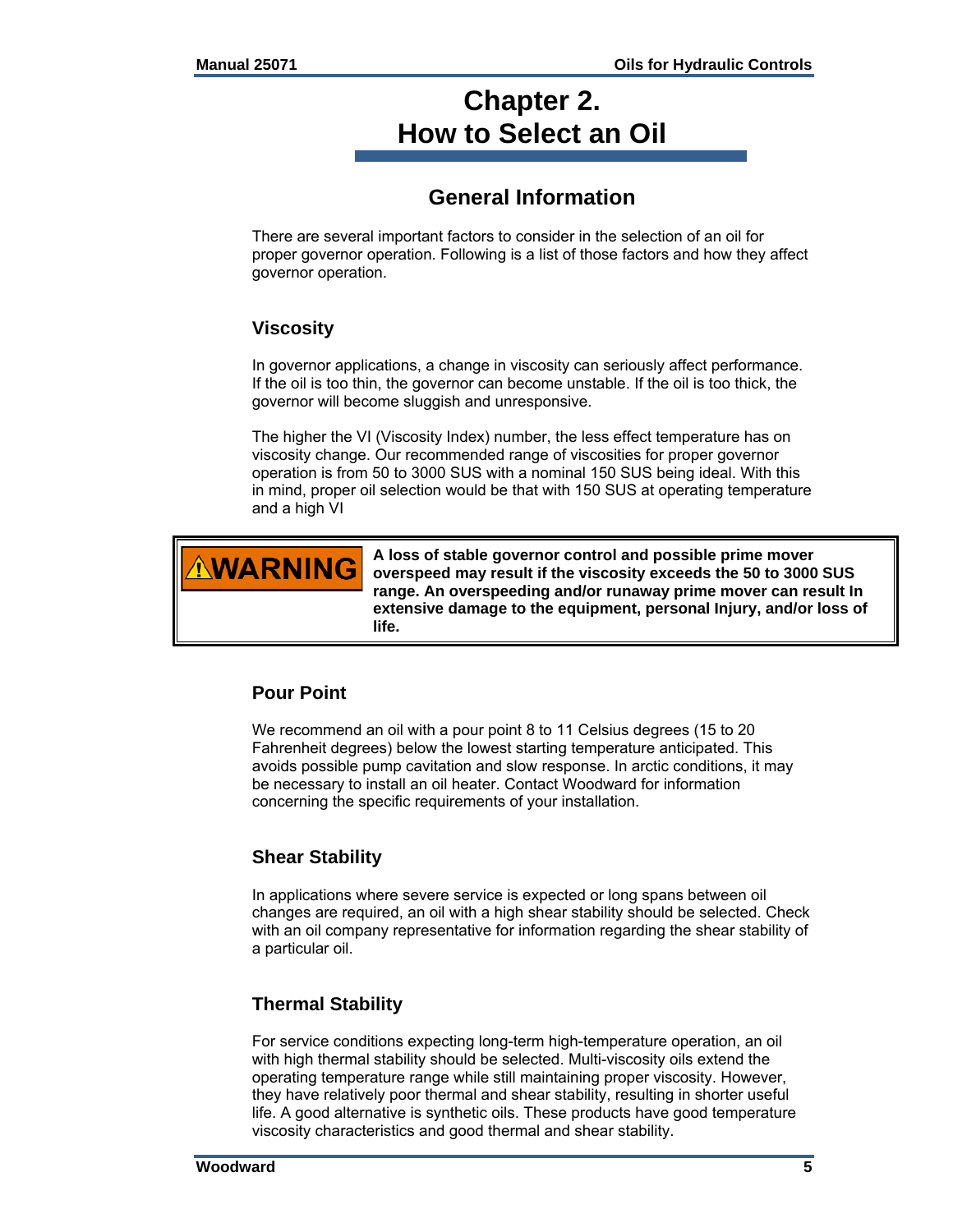A heat exchanger can be used to lower the operating temperature of a governor.

### **Corrosion and Rust Inhibitors**

Another important factor in the selection of an oil for proper governor or actuator operation is that it must be able to resist rust and corrosion.

Corrosion is a particular problem in governors because the oil may become contaminated with moisture. In the case of governors using engine oil, the oil may become contaminated with the acidic products of combustion.

## **Sludge Dispersion**

Dispersants are especially useful in protecting engines that rarely reach normal operating temperature. This type of service leads to the formation of sludge, which coats parts and can block internal oil passages in the governor.

## **Seal Compatibility**

Oils used in governors must be compatible with these materials. While significant shrinkage or softening of seals cannot be tolerated, a slight swelling is often desirable. If the base oil cannot cause sufficient swelling, a seal swell agent may be used.

## **Oil Oxidation**

When subjected to sufficient agitation, all engine/governor oils will entrap air and produce foam. This, in turn, causes more problems. Oil reaction increases exposure of the oil to oxygen, which increases the rate of oxidation. Air and foam also reduce lubricant efficiency as a coolant and as a hydraulic fluid. Retained air changes oil to a compressible fluid and may cause a perfectly adjusted governor to become unstable. To eliminate foaming, additives with a lower surface tension than the oil and low solubility are added to the lubricant used. The additives weaken and rupture the oil film surrounding the bubbles.

### **Anti-wear Additives**

Oils containing anti-wear additive packages provide more protection during periods of boundary lubrication, when true hydrodynamic lubrication is not possible, due to high loads, low speed, excessive temperatures, etc. This additional lubrication is possible due to the formation of protective films on metal surfaces.

Zinc dialkyldithiophosphates (ZDPs) are often used as anti-wear additives and are found in many common hydraulic and engine oils. Governors do not normally require anti-wear additives, but under certain marginal lubrication conditions may benefit from their use.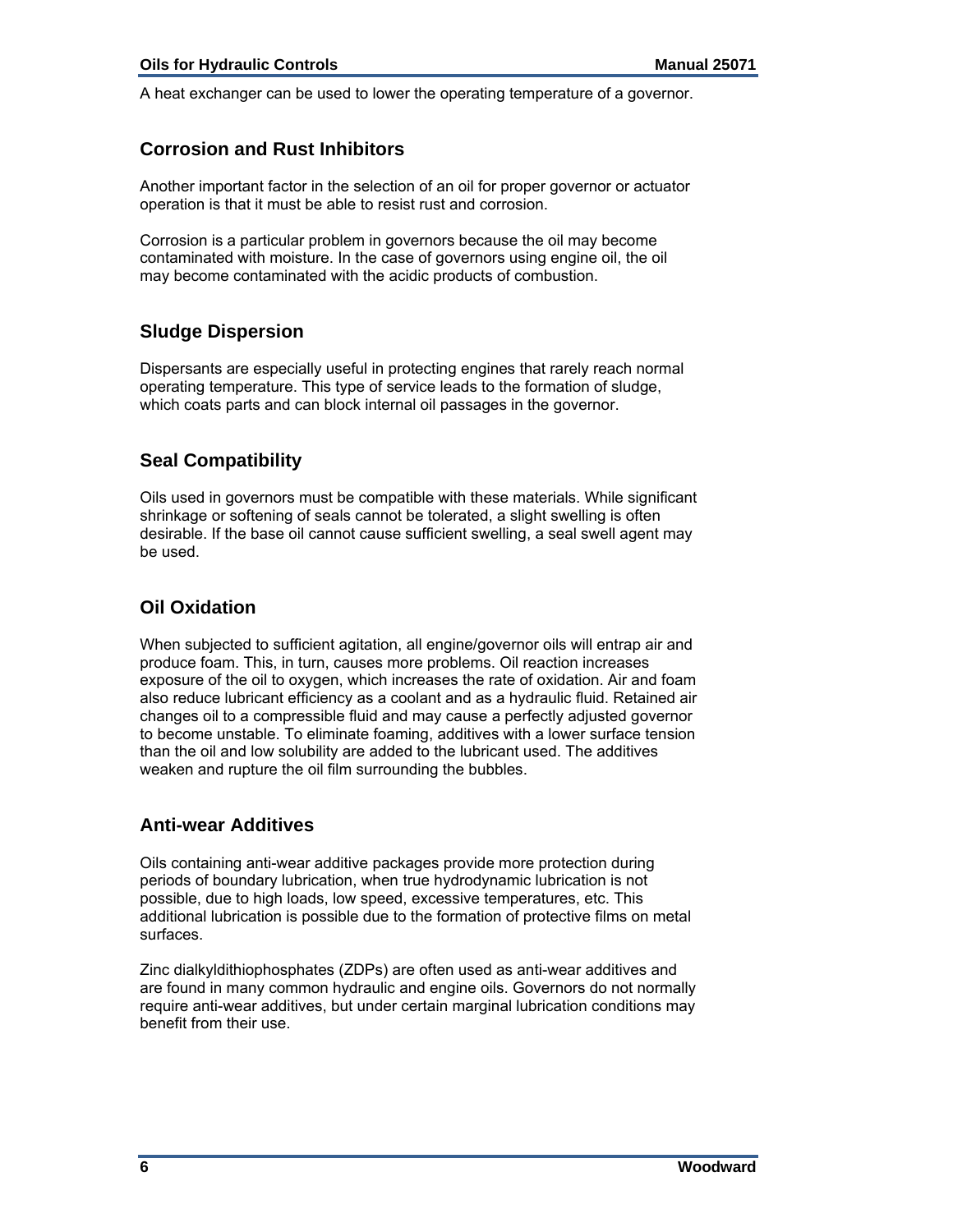## **NOTICE**

**ZDP is corrosive to silver and tends to attack it. Oils with a ZDP antiwear additive are not recommended for use in the PGEV governor with an oil-filled side plate. The PGEV governor contains a loadcontrol resistor with silver contacts. Increased silver contamination of the oil and wear of the load-control resistor contacts may result from using an oil with a ZDP anti-wear additive. PGE governors and PGEV governors without an oil-filled side plate may continue to use oils with a ZDP anti-wear additive, as the oil does not come into contact with the silver contacts.** 

## **Proper Oil Selection**

There are two essential factors that need to be considered in the selection of an oil for proper governor operation. The first one is the SUS viscosity range of the oil, and the second one is the operating temperature of the governor in its ambient environment.

## **Oil Viscosity Range**

The recommended range of viscosities for governor operation is from 50 to 3000 SUS at normal governor operating temperature.

This range is shown in the "Legend" (at the bottom of the Oil Chart) and in the Oil Chart as the "Acceptable Operating Range". The higher the viscosity number, the less effect temperature has on viscosity change.

Woodward governors are designed to give stable operation with most oils if oil viscosity at the operating temperature span is within a range of 50 to 3000 SUS. The ideal range of viscosities for governor operation is from 100 to 300 SUS at normal governor operating temperatures. The governor oil operating temperatures are shown on a scale from –40 to +116 °C (–40 to +240 °F) on top of the Oil Chart. This range is represented by the white sections in the legend and in the Oil Table as the "Ideal Operating Range".

## **Governor Operating Temperature**

The recommended oil temperature for continuous governor operation is 60 to 93 °C (140 to 200 °F). Measure the temperature of the governor or actuator on the outside lower pan of the case. The actual oil temperature will be slightly warmer, about 6 Celsius degrees higher (10 Fahrenheit degrees higher). The ambient temperature range is  $-29$  to  $+93$  °C ( $-20$  to  $+200$  °F).



**Governor operation must not be attempted below the pour point of the oil as the governor can become sluggish and unresponsive. Seizure of governor internal parts can also result, causing loss of governor control with resulting damage to equipment and/or personal injury.**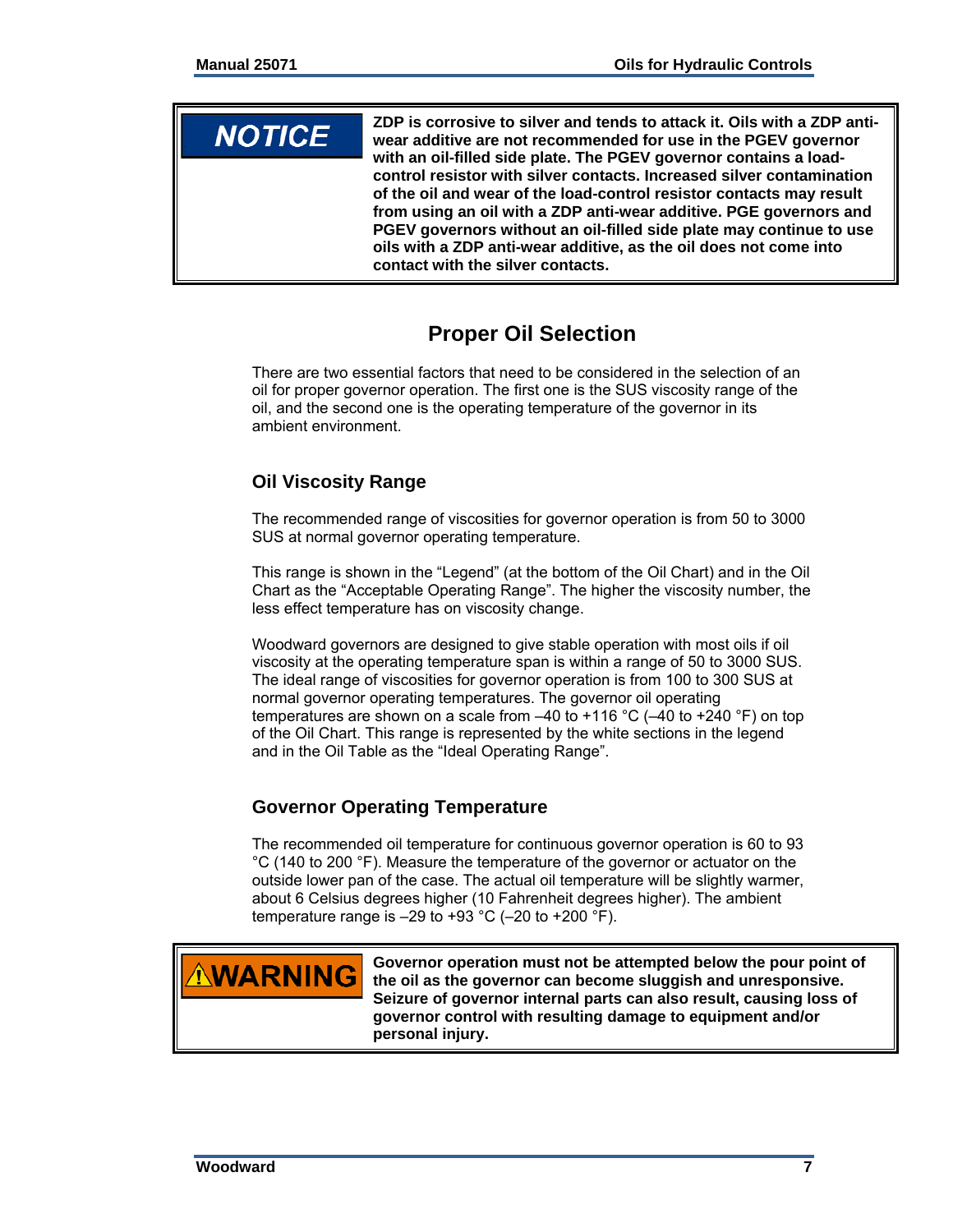## **How to Read the Oil Chart**

(Figure 2-1)

The cross-hatched sections to the left of the white section in the legend and in the Oil Chart designate the low temperature limits acceptable for operation for limited periods of time only.

The hatched sections designated "Pour Point" in the legend and in the Oil Chart indicate the temperature range where oil gets progressively thicker to reach its pout point. The approximate pour point is represented by the low temperature end of the hatched section (left-hand end).

If the oil is too thick, the governor can become sluggish and unresponsive. An oil with a pour point 8 to 11 Celsius degrees (15 to 20 Fahrenheit degrees) below the lowest starting temperature anticipated is recommended.

The cross-hatched sections to the right of the white sections in the legend and in the Oil Chart designate the high temperature limits acceptable for operation for limited periods of time only. The right-hand end of these sections represents the approximate degradation temperature of the oil.

Prolonged use at temperatures above this point, without frequent oil change, may result in governor failure. To avoid governor operation close to the point of oil degradation, change to an oil more temperature resistant or lower the governor operating temperature with a heat exchanger, or both.

Under extreme ambient operating temperatures, such as tropical or arctic operating conditions, it may be necessary to install a heat exchanger or an oil heater. Contact Woodward for information concerning the specific requirements of your installation.

## **Automatic Transmission Fluids**

Automatic transmission fluids, such as AT FLUID TYPE F, AT FLUID TYPE A, OR DEXRON II, are suitable for governor use. Automatic transmission fluid can be used at temperatures lower than most petroleum oils and at temperatures to 149 °C (300 °F) for short periods. However, at elevated temperatures, internal governor leakage may develop. Any transmission fluid approved by a transmission manufacturer should be suitable in a governor, providing viscosity requirements are met.

## **Synthetic Oils**

Most synthetic lubricants are excellent for governor use, provided they meet viscosity requirements. Synthetics provide better lubrication than conventional oils under severe demands, particularly at high speeds or broad temperature ranges. They are not generally recommended as an alternative to straight mineral oil in standard applications.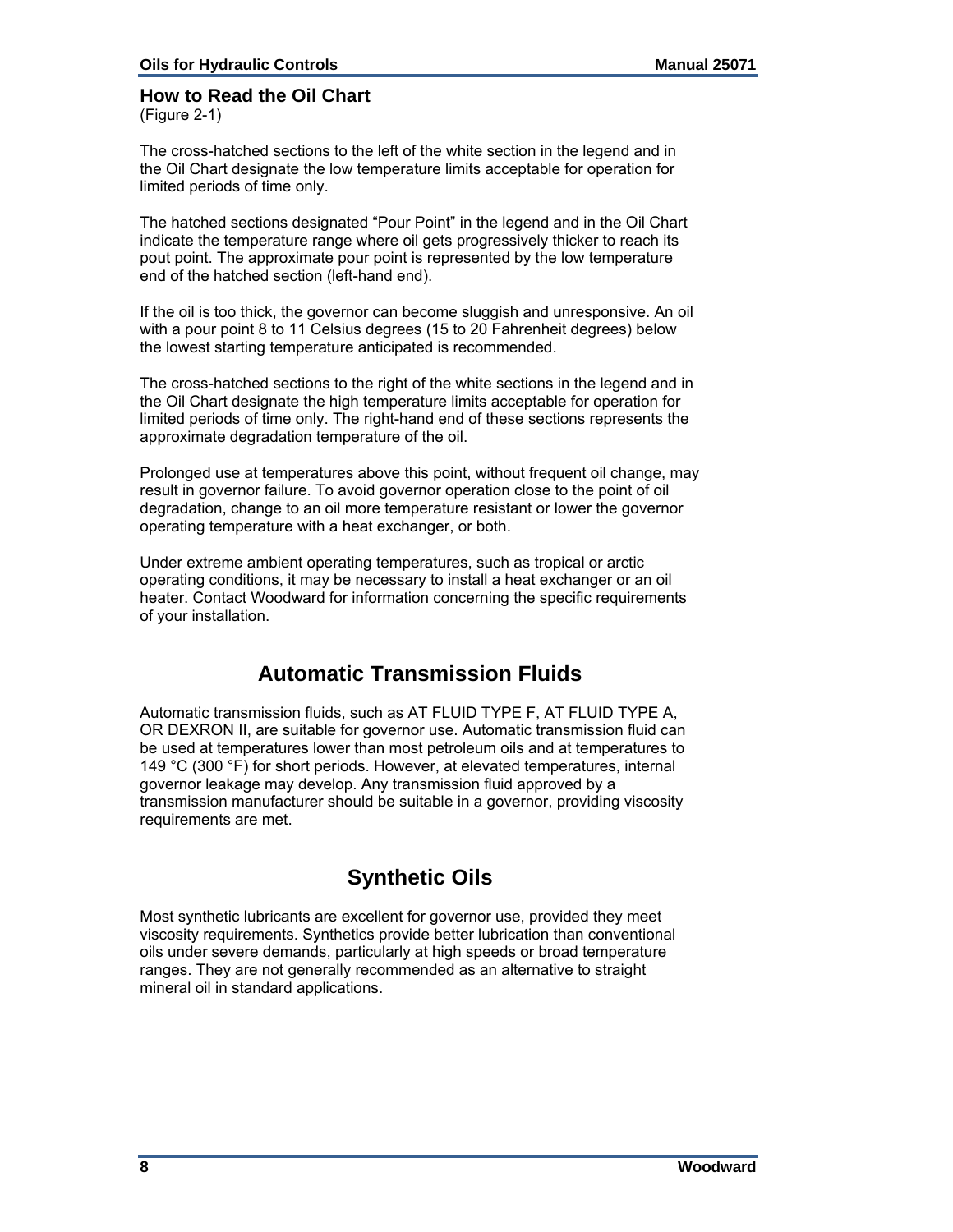



Figure 2-1. Oil Chart

| <b>VISCOSITY COMPARISONS</b>           |                                                                     |                                   |                                  |             |
|----------------------------------------|---------------------------------------------------------------------|-----------------------------------|----------------------------------|-------------|
| <b>CENTISTOKES</b><br>(CST, CS OR CTS) | <b>SAYBOLT UNIVERSAL</b><br><b>SECONDS (SUS) NOMINAL</b><br>AT 100F | <b>SAE MOTOR</b><br>(APPROXIMATE) | <b>SAE GEAR</b><br>(APPROXIMATE) | 180         |
| 15                                     | 80                                                                  | 5W                                |                                  | 15          |
| 22                                     | 106                                                                 | 5W                                |                                  | 22          |
| 32                                     | 151                                                                 | 10 <sub>W</sub>                   | 75                               | 32          |
| 46                                     | 214                                                                 | 10                                | 75                               | 46          |
| 68                                     | 310                                                                 | 20                                | 80                               | 68          |
| 100                                    | 463                                                                 | 30                                | 80                               | 100         |
| 150                                    | 696                                                                 | 40                                | 85                               | 150         |
| 220                                    | 1020                                                                | 50                                | 90                               | 220         |
| 320                                    | 1483                                                                | 60                                | 115                              | 320         |
| 460                                    | 2133                                                                | 70                                | 140                              | 460         |
|                                        |                                                                     |                                   |                                  | $250 - 087$ |

Figure 2-2. Viscosity Comparisons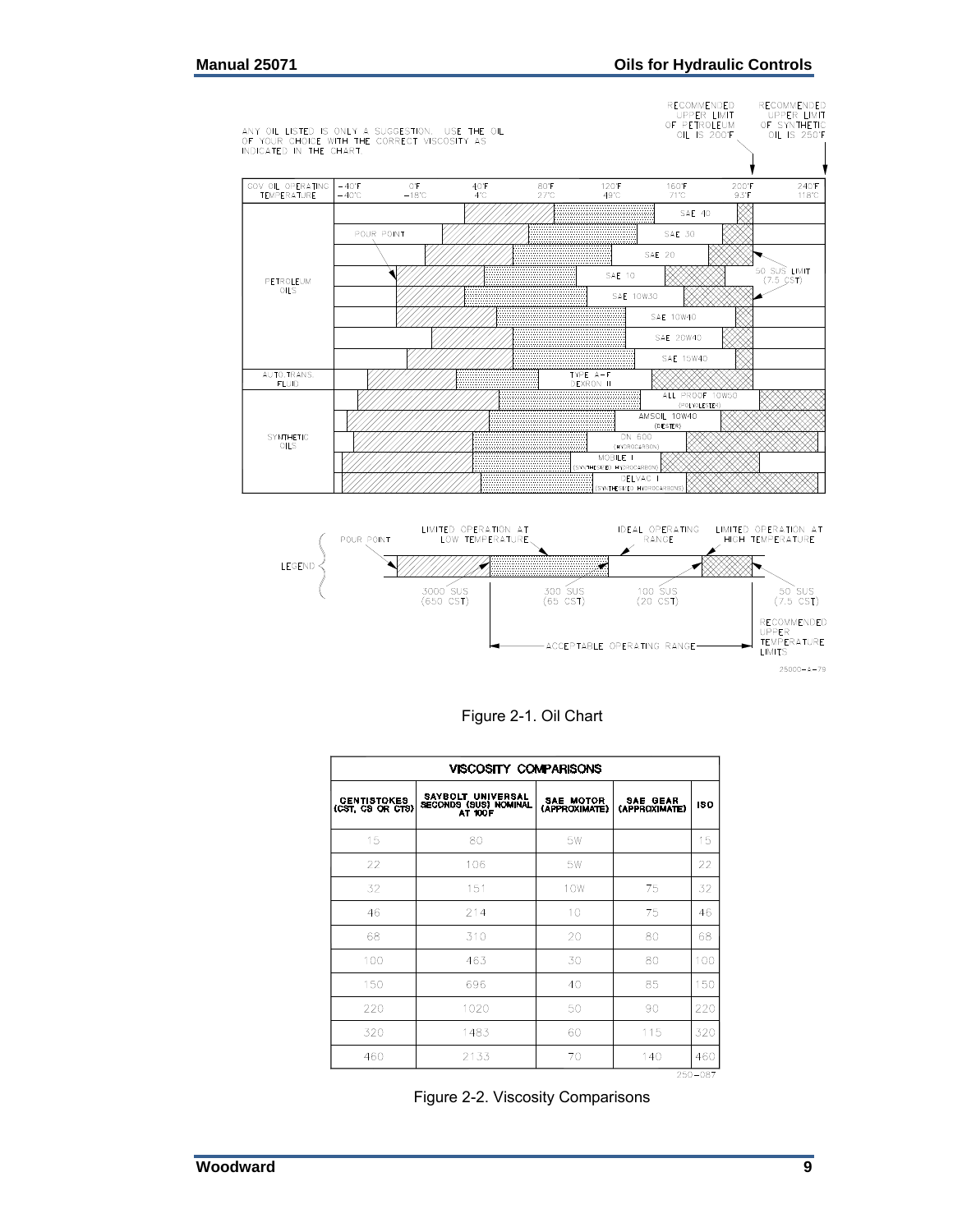The major advantages of the synthetic family of oils over straight petroleum oils in governor applications are a wider temperature range, a high resistance to oxidation, and a very low volatility. The disadvantages are cost and more limited availability in some areas. As with any oil, it is not recommended that these be mixed with each other or with petroleum oils.

## **NOTICE**

**Some classes of synthetic oils may not be compatible with diaphragms, gaskets, and seals. Serious damage to diaphragms, gaskets, and seals can result, requiring replacement of parts. If in doubt, contact Woodward for specific recommendations.** 

Synthetic lubricants are classed according to chemical source: for example, the silicones, the polyglycols, the synthesized hydrocarbons, and the organic esters.

## **Silicone Lubricants**

The name "silicones" has been broadly applied to several different base fluids, and they are available in a wide range of viscosities.

The main advantage over petroleum oils comes from the formulations that provide very high viscosity index (usually in the 200 to 300 range), high resistance to oxidation, and very low volatility.

Polysulfide additives have greatly improved the load-carrying capacity and antiwear properties of silicone lubricants. Silicone oils have little effect on most rubbers, but this is not the case with other oils. Systems previously lubricated with other oils should be cleaned and flushed.

Silicone oils are used in high temperature, high pressure hydraulic systems, air compressors, and gear boxes. The cost of these oils is competitive with other synthetic oils.

## **Polyglycol Lubricants**

Examples of polyglycol lubricants are the glycols, polyethers, and polyalkylene glycols. These are the least expensive of the synthetics.

They have excellent viscosity-temperature characteristics, have a low volatility comparable with silicones, and have a good lubricating quality. They are also compatible with other synthetic lubricants, and they readily accept additives for further improvement of their properties.

Polyglycols are not compatible with petroleum oils and are not acceptable for governor use in that they attack paint and other non-metallic materials, although they have little effect on rubber.

## **Synthesized Hydrocarbons**

Synthesized hydrocarbons are high performance oils that are made from a petroleum-derived raw material and not from the refining of petroleum.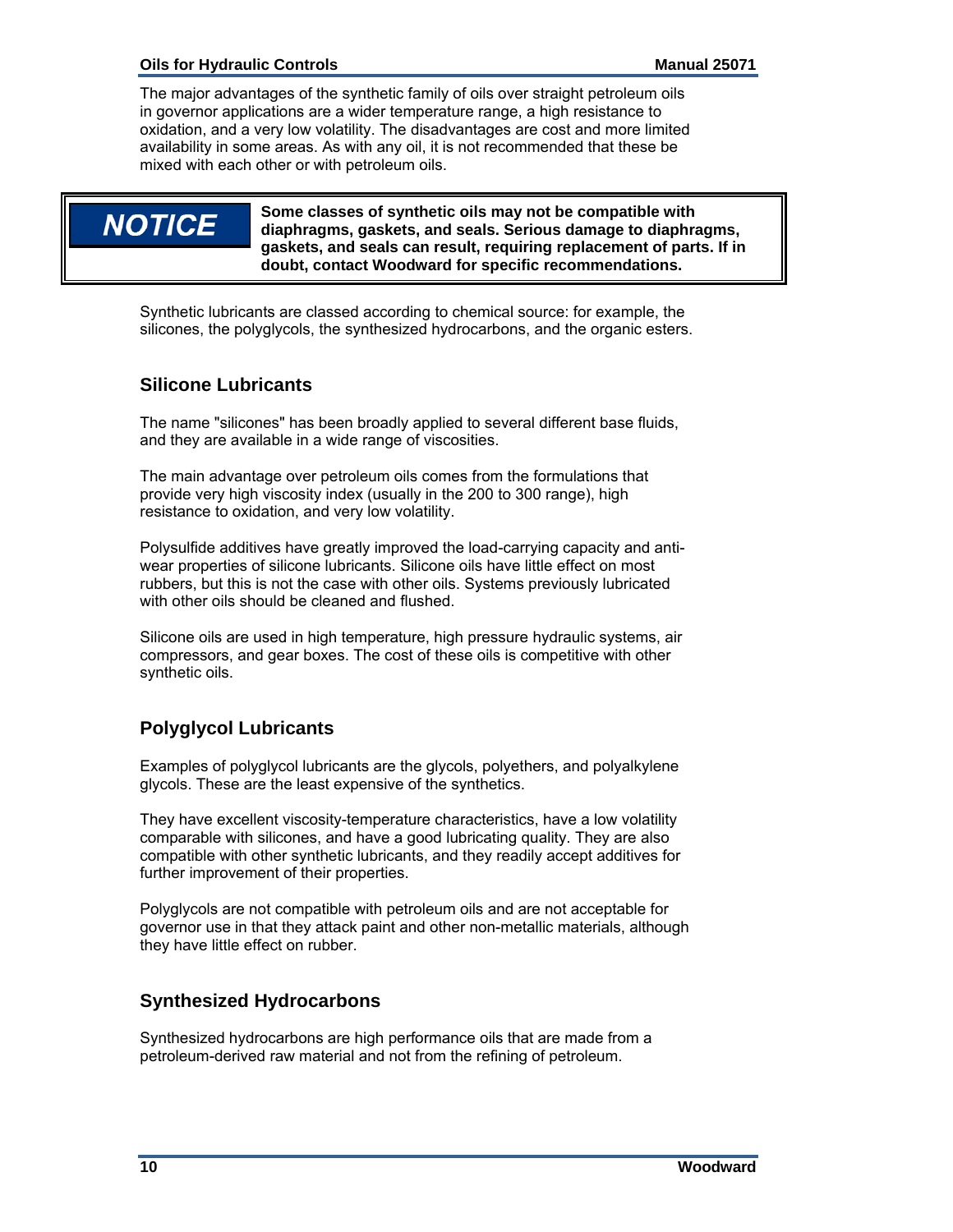Several types of synthesized hydrocarbons (SHC) are now available. SHC oils are compatible with petroleum oils and the systems for which petroleum oils are designed. These oils do not deteriorate rapidly at high temperatures and do not congeal readily at low temperatures. SHC base fluids are free of aromatics, sulfur, and wax normally present in conventional mineral oils.

## **Organic Esters**

Organic esters are formed by reacting of alcohol and certain types of acids. The two categories of esters used mostly for synthetic oils are dibasic acid ester and polyol esters. Characteristics of organic esters are much the same as the synthesized hydrocarbons.

## **Remarks**

In applications where the Woodward governor or actuator shares the oil supply with the engine, use the oil recommended by the engine manufacturer. Protect governors or actuators using engine oil with a suitable filter. Refer to the appropriate governor manual for filter size requirements.

Governors with a self-contained oil supply, or using a self-contained oil sump, do not require an oil containing detergents or dispersants since they do not have the "hot spots" found in internal combustion engines, and do not have the contaminants resulting from the internal combustion. As a result, oil that has been carefully selected to match the operating conditions, and is compatible with governor seals, is suitable for governor operation.

Providing all other necessary characteristics are met, most detergent oils are satisfactory for use in governors and actuators. The oil that meets the requirements and is locally available should be selected.

In addition to oils listed in the Oil Chart, oils which meet the API (American Petroleum Institute) engine service classification in either the "S" group or the "C" group (starting with "SA" and "CA" through the current API standard) are suitable for governor service. Oils meeting performance requirements of the following US military specifications are also suitable:

- MIL-L-2104A
- MIL-L-2104B
- MIL-L-2104C
- MIL-L-46152
- MIL-L-46152A
- MIL-L46152B
- MIL-L-45199B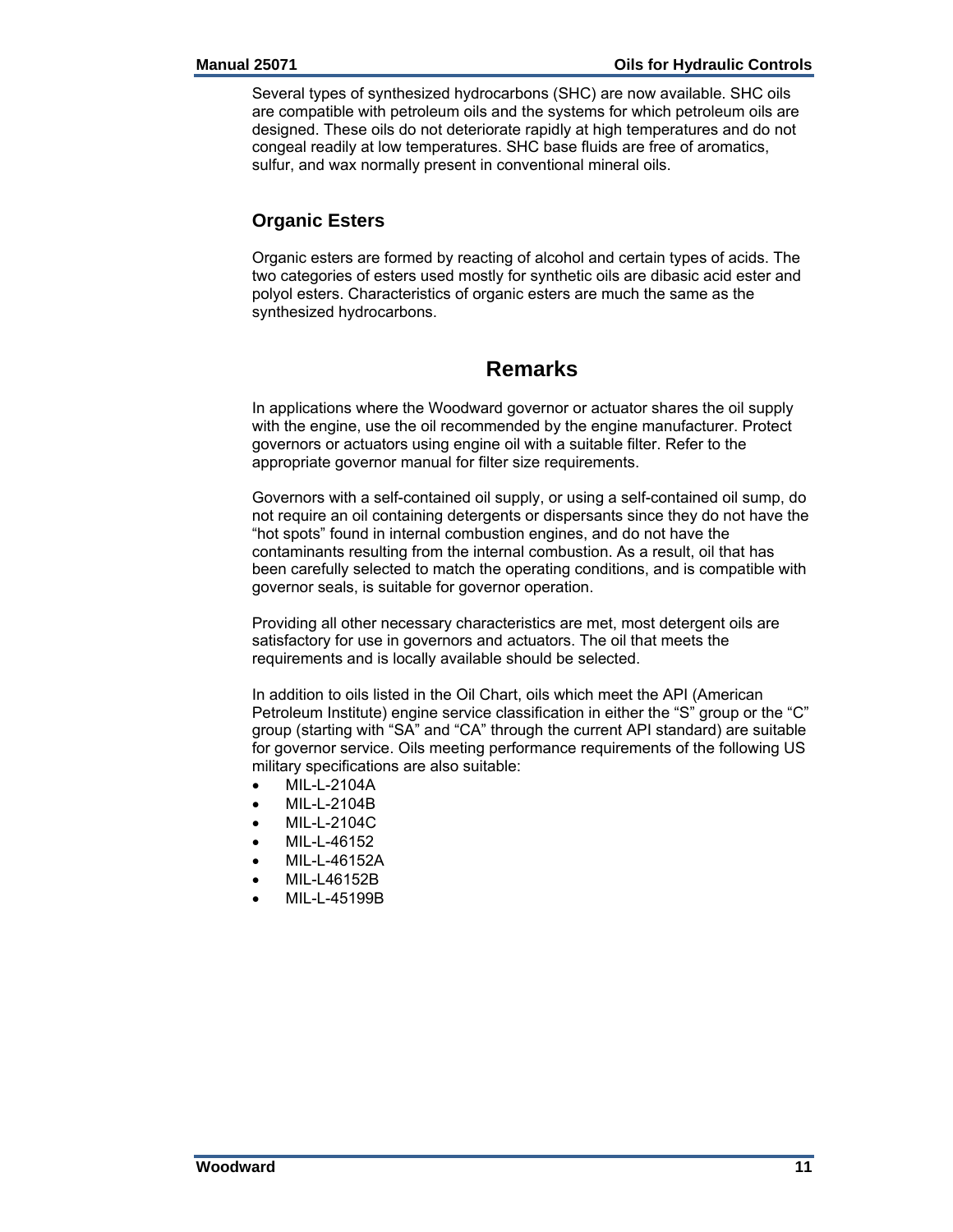## **Chapter 3. Oil Maintenance**

## **General Information**

Oil maintenance is essential to long and reliable governor operation. Regular oil changes must be maintained, but there are also other important factors to consider.

Once a class of oil is selected, continue using that oil. Adding or changing oil of one class to another class without thoroughly cleaning a hydraulic system may cause operational problems such as foaming, filter plugging, and sludge formation. Some classes of oil may not be compatible with diaphragms, gaskets, or seals.

Any water, regardless of the quantity, in a governor should immediately be removed and the oil changed. Water, even in trace amounts, contributes significantly to early bearing failure as well as forming oxides that also contribute to failures.

Clean oil is a necessity, whether filling the governor for the first time or whether adding make-up oil. Clean oil cannot remain clean if the container or pouring spout is not clean. Partially used cans of oil should not be used unless kept covered in a clean area. Cleanliness of oil and container cannot be overstressed.

Most governors with self-contained sumps do not have filters or screens, and this makes it essential that contaminants are not introduced into the governor through the oil. Make sure to protect governors using engine oil with a suitable filter. Refer to the appropriate governor manual for filter size requirements.

The effects of oil on governors using engine oil are determined by filter changes and engine oil condition. If engine manufacturer's oil recommendations are closely followed, satisfactory service should result.

## **Oil Change Intervals**

### **Self-Contained Oil Sump**

The "best time" to change oil is difficult to determine. The best time, of course, to change the oil is just before the oil is worn out, but before any damage to the machine has occurred.

This condition is best determined by oil analysis, but because the cost of doing this exceeds the cost of a quart or two of governor oil, it is not a practical solution on a continual basis. Analysis can be used to set up a maintenance schedule which should remain in effect as long as the original conditions do not change. Experience with other hydraulic equipment similar to governors can also be used as a guideline. Conditions such as operating temperature, atmospheric conditions which include dirt, moisture, etc., or anything that may change the composition of the oil, or shorten its useful life, should be taken into account when determining the frequency of oil changes.

Anytime a known contaminant gets into the governor, the governor should be drained, flushed, and refilled with clean oil as soon as possible.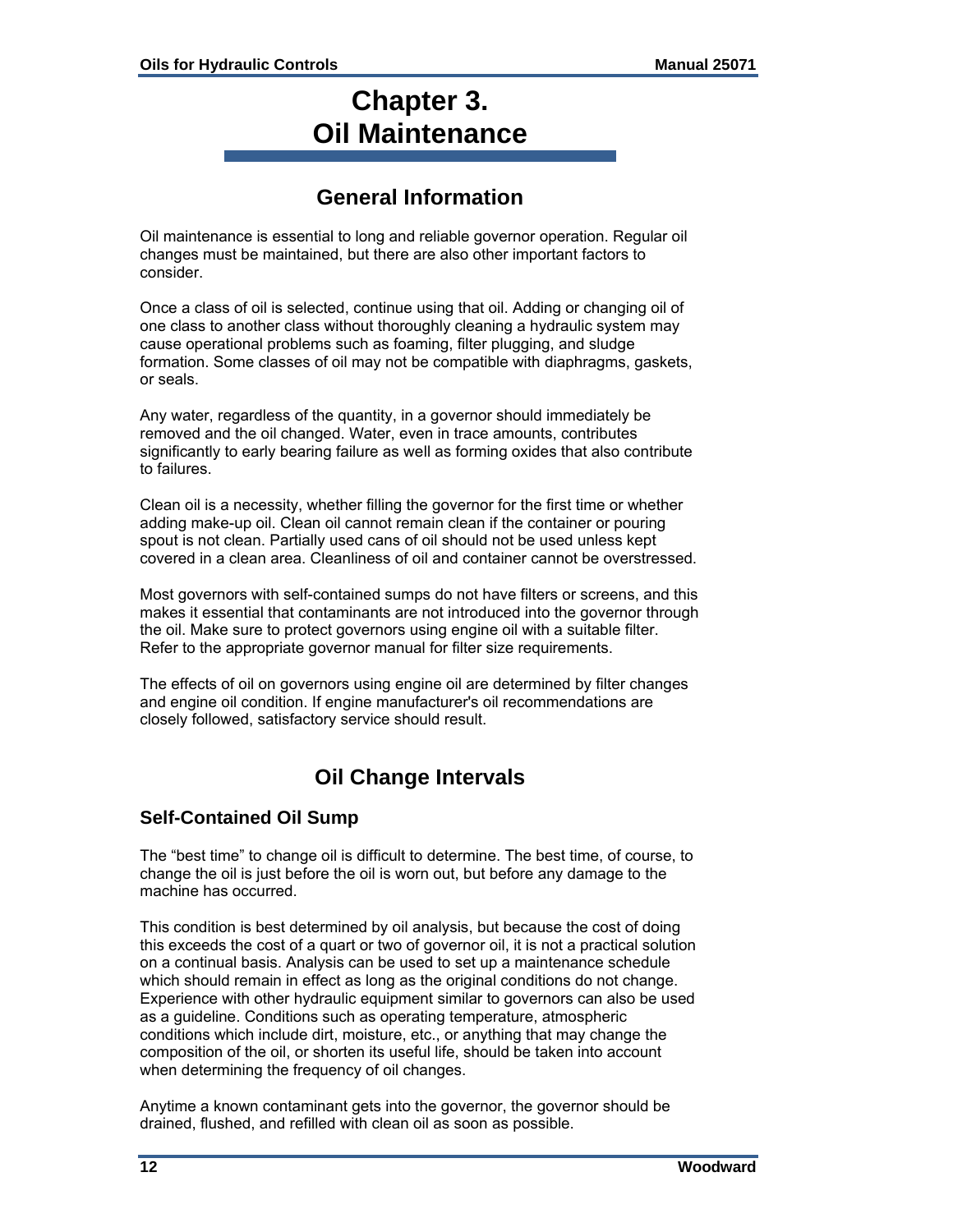Particles of dirt and water in the oil are the greatest causes of governor or actuator failures. Particular care should be taken to keep dirt and moisture out of opened or stored governors and opened control lines.

Breakdown of oil or depletion of additives is another frequent cause of governor failure. The presence of sludge, varnish, sediment, or a dirty filter is a good indication that an oil change is required. It is also an indication that perhaps a different oil should be used, especially if it has only been a short time since the last oil change.

A varnish buildup is an indication that governor operating temperatures are exceeding the capability of the oil. This problem can usually be solved by going to an oil with good high temperature characteristics or by installing a heat exchanger. Low operating temperatures may lead to the formation of sludge. Sludge is a complex mixture of products from sources such as fuel combustion, water, carbon, and oxidized oil that has agglomerated and is no longer soluble in oil.

Sludging may be controlled by raising the governor operating temperature, increasing the frequency of oil changes, or by changing to a different type of oil. Fluids, such as automatic transmission fluids, may prove to be more resistant to sludge than some engine oils.

Oil that has been carefully selected to match the operating conditions and is compatible with governor seals should give long service between oil changes. For governors operating under ideal conditions (minimum exposure to dust and water, within the temperature limits of the oil), oil changes can be extended to two or more years. If available, a regularly scheduled oil analysis is helpful in determining the frequency of oil changes.

## **Engine Oil Governors**

Oil change intervals are dependent upon the various operating conditions of the engines and the sulfur content of the diesel fuel used.

Oil change intervals are normally recommended by the engine manufacturer for the engine. However, if governor problems develop due to oil breakdown or contaminated oil, the frequency of oil changes should be increased for a specific lubricant.

A conservative recommendation of high temperature degradation threshold for a variety of lubricant types is listed below.

|                        |     | <b>Degradation Begins</b> |
|------------------------|-----|---------------------------|
| <b>Fluid Family</b>    | °C  | °F                        |
| Natural petroleum      | 93  | 200                       |
| Polyglycols            | 107 | 225                       |
| <b>Diesters</b>        | 121 | 250                       |
| Synthetic hydrocarbons | 121 | 250                       |
| Polyol esters          | 135 | 275                       |
| Methyl silicons        | 149 | 300                       |
| Phenyl silicons        | 204 | 400                       |
| Halogenated silicons   | 218 | 425                       |
| Polyphenyl ethers      | 246 | 475                       |
| <b>Fluoroethers</b>    | 288 | 550                       |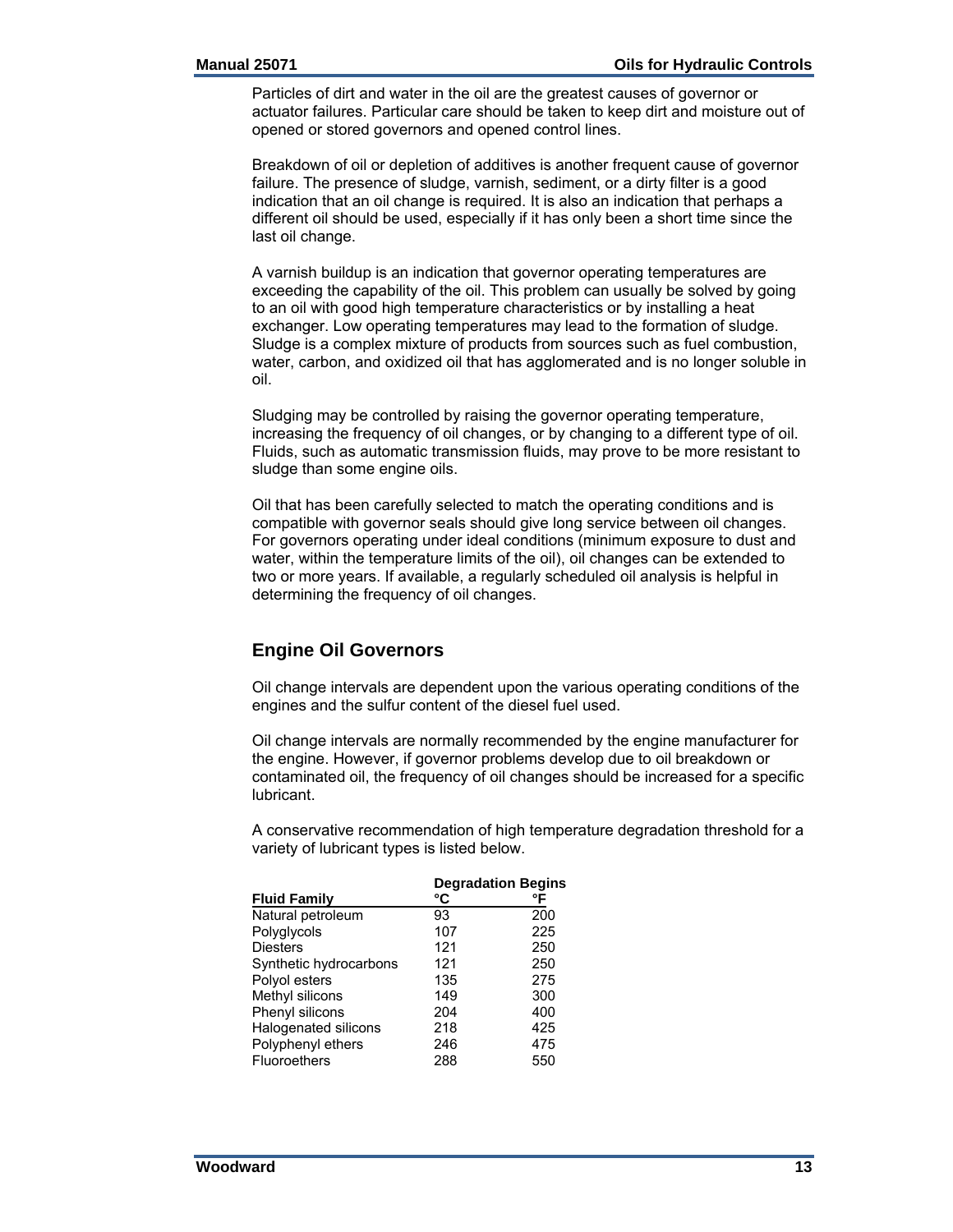## **When to Change Governor Oil**

Oil should be changed if:

- Appearance is different than when new.
- Oil feels gritty when rubbed between fingers.
- Oil smells different than when new. (NOTE: some oil may smell burned and still be acceptable. Check with oil company representatives.) If in doubt, change oil.
- Any water, antifreeze, or other incompatible material contaminates the oil.
- Viscosity has changed; increased or decreased.
- Excessive wear of parts occurs.
- If governor has been run at temperatures exceeding the recommended limit for the type of oil use.
- If governor operating temperatures have changed, bringing fluid viscosity outside of ideal operating condition.

## **Contaminated Governor Oil**

Replace the governor oil if it is contaminated. Also change it if it is suspected of contributing to governor instability. Drain the oil while it is still hot and agitated. Flush the governor with a lighter weight of the same oil or with a solvent having some lubricating quality before refilling with new oil.

## **NOTICE**

**Be sure the solvent is compatible with seals. Serious damage to diaphragms, gaskets, and seals can result, requiring replacement of parts. If in doubt, contact Woodward for specific recommendations.** 

If the drain time is insufficient for the solvent to completely drain or evaporate, flush the governor with a lighter weight of the same oil it is being refilled with to avoid dilution and possible contamination of the new oil. To avoid recontamination, the replacement oil should be free of dirt, water, and other foreign material. Use clean containers to store and transfer oil.



**Observe manufacturer's instructions or restrictions regarding the use of solvents. If no instructions are available, handle with care. Use the cleaning solvent in a well ventilated area away from fires or sparks.** 

**Failure to follow above safety instructions can result in dangerous fires, extensive damage to equipment, personal injury and/or loss of life.** 

## **Oil Filters**

Industrial surveys show that 80% of all governor problems are caused by dirty or contaminated oil. Although particles of dirt are always present, good properlymaintained filtration controls dirt particles effectively.

Proper use of filtration not only pays for itself, but it also reduces the overall cost of operation and maintenance. Compared to the cost of downtime, proper filtration is a good investment.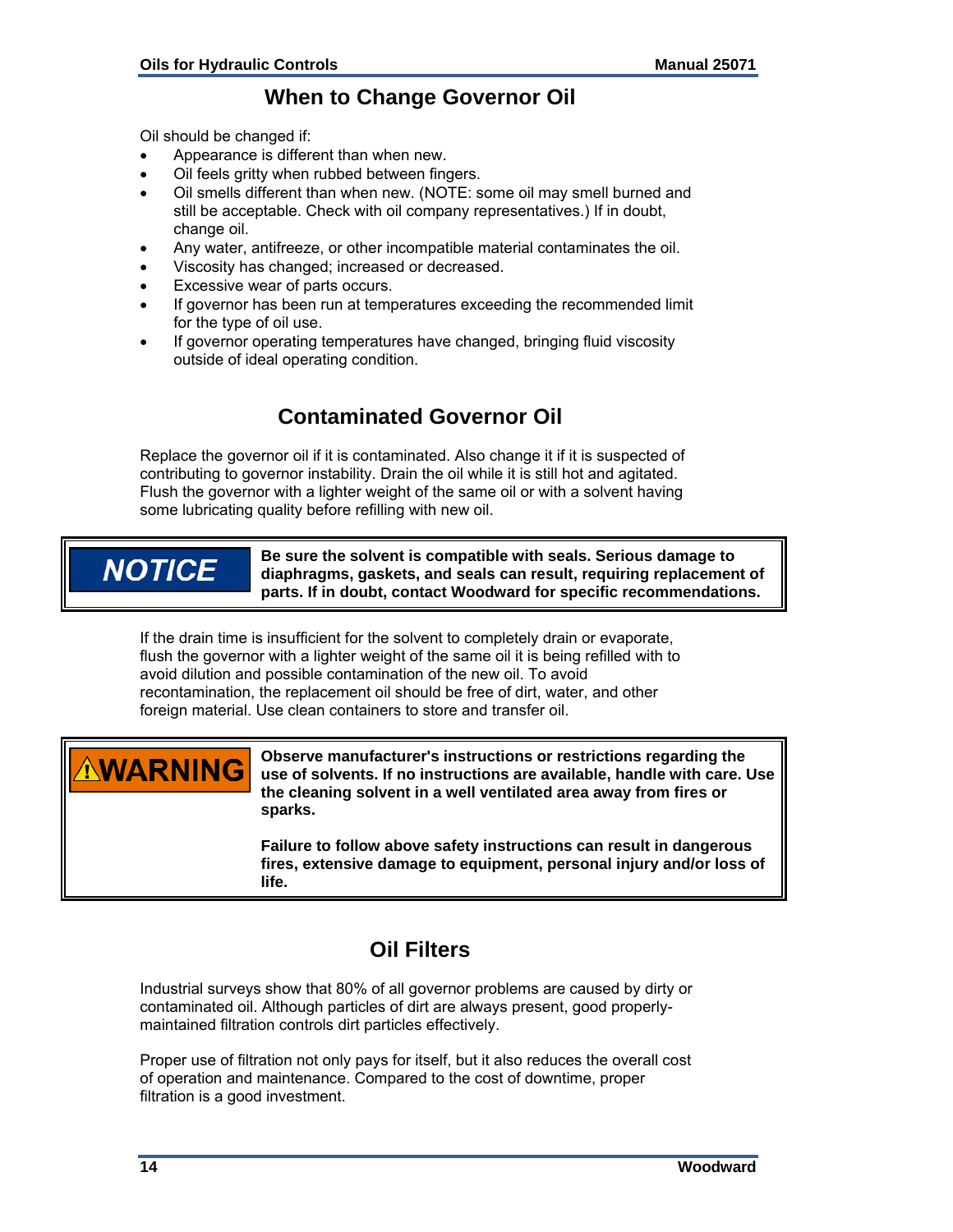#### **Selection Of Filter Element**

It is relatively easy to under-filter or to over-filter because of the wide range of contaminants and the wide range of filter materials available to control them.

Filter material which is too coarse allows dangerous contamination. Filter material which is too fine requires replacement too often, or if not changed, filters operate in the bypass mode and all protection is gone.

### **Filter Element Specifications**

#### **Beta Ratio**

The Beta Ratio is a numerical representation of the efficiency of a filter. It is the number of particles of a given size found upstream of a filter divided by the number of same-size particles found downstream, as described by the multi-pass test method recognized by ANSI, NFPA, and ISO (ANSI/B93.31-1973).

 $\beta_x = \frac{N(\mu p)}{N(down)}$ , where x = particle size (in µm)

Thus  $\beta_{10}$  = 2 means that the filter will remove 1 particle greater than 10 µm for every 2 particles greater than 10 µm entering the filter.

In the above example, assume 10 000 particles greater than 10 µm were counted upstream, and 5000 particles greater than 10 µm were counted downstream. Then,

 $\beta_{10} = \frac{-10\,000}{\phantom{0}} = 2$ 5000

Some filter literature may show a rating as:  $β<sub>x</sub> = 2/20/75$ ,  $x = 6/11/15$ which means:  $\beta_6 = 2$ ,  $\beta_{11} = 20$ ,  $\beta_{15} = 75$ .

The first three numbers (2/20/75) are the Beta ratings at the particle size of the second three numbers (6, 11, and 15 µm respectively).

#### **Efficiency**

The efficiency of a filter at a given particle size can be derived by the formula:

Efficiency = (1–1/β) x 100%

So, if  $β_{10} = 2$ Efficiency at 10  $\mu$ m = (1–1/2) x 100% = 50%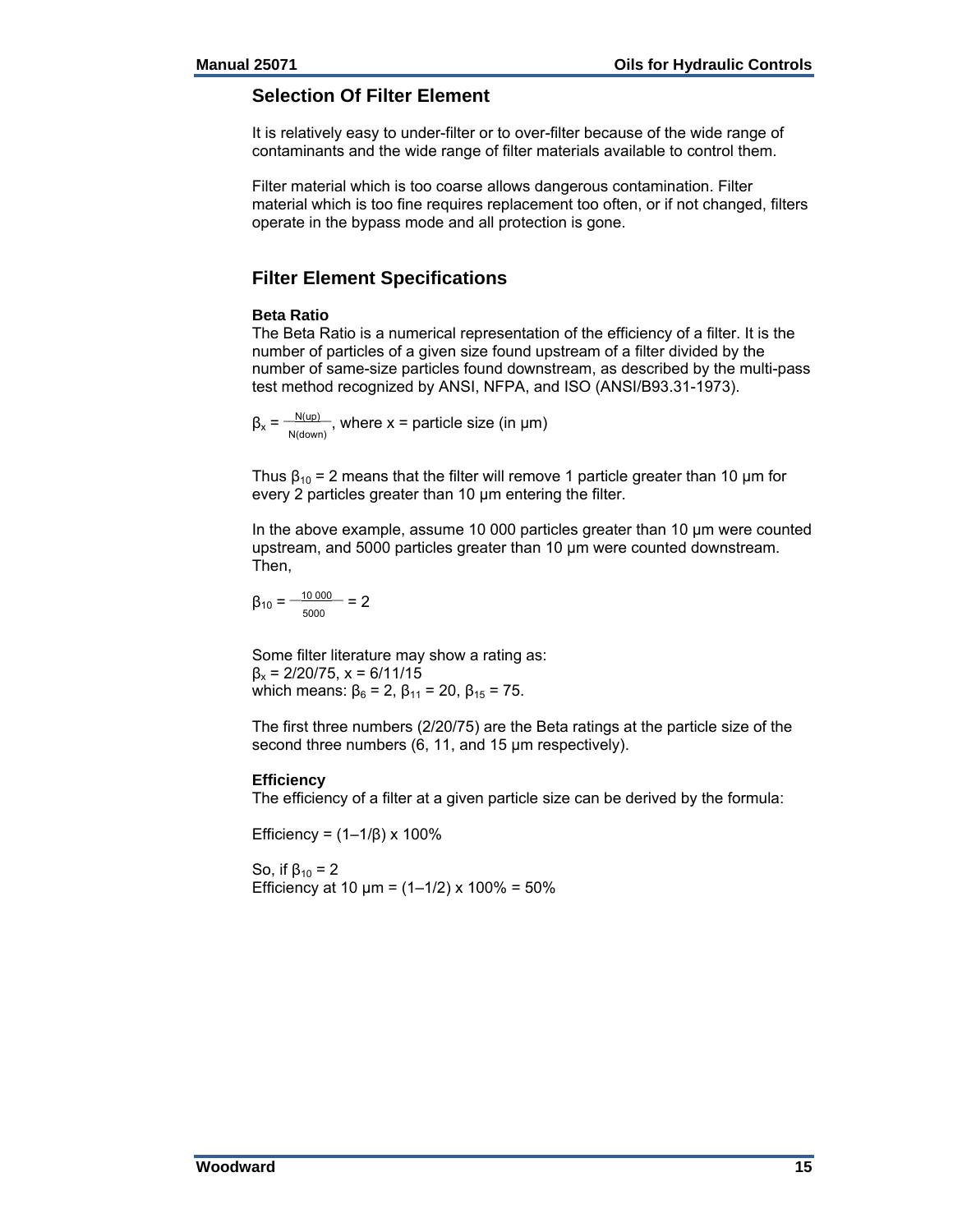Here is an efficiency table for "x" size particles:

| $\beta_x =$ | 1.01 is   | 1%     | efficient             |
|-------------|-----------|--------|-----------------------|
| $\beta_x =$ | $1.1$ is  | 9%     | efficient             |
| $\beta_x =$ | $1.5$ is  | 33%    | efficient             |
| $\beta_x =$ | $2.0$ is  | 50%    | efficient (nominal)*  |
| $\beta_x =$ | $5.0$ is  | 80%    | efficient             |
| $\beta_x =$ | $10.0$ is | 90%    | efficient             |
| $\beta_x =$ | 20.0 is   | 95%    | efficient             |
| $\beta_x =$ | 75.0 is   | 98.7%  | efficient (absolute)* |
| $\beta_x =$ | 1000.0 is | 99.9%  | efficient             |
| $\beta_x =$ | 3000.0 is | 99.97% | efficient             |
|             |           |        |                       |

\*—The filtration industry is coming to accept a nominal rating as 50% efficient at removing a given particle size, and an absolute rating as at least 98.6% efficient at removing a given particle size.

#### **Filter Capacity**

Filter capacity is the amount of contaminant (measured in grams) that a filter element will hold before reaching a specified differential pressure. Everything else being equal, the capacity indicates the service life of the element. The greater the capacity, the longer the life.

#### **Oil Compatibility**

Filtering elements are compatible with petroleum base lubricating oils. When using synthetic fluids, it is advisable to check with a filter company representative regarding compatibility of specific elements.

## **Oil Lacquering**

Hydro-mechanical governors can be affected by a condition known as oil "lacquering". If not prevented, lacquering can lead to various possible failure modes, with the potential for the governor to stick in the max fuel or min fuel position.

# **ARNING**

**Lacquering can lead to governor failure, with the potential for engine overspeed. In a marine application, a vessel could be unable to maintain headway. Preventing lacquering, and having a backup governing/safety system, are essential for safety.** 

Lacquering is defined as the condition in which the governor is coated internally by a residue from the oil (often referred to as varnish or sludge). The deposits form a hard layer which is difficult and time-consuming to remove (the cost of cleaning a lacquered governor can be as high as 40% of the new price of such a unit.). Lacquering is generally accompanied by a smell similar to burnt oil.

The results can range from sticking pilot valves to plugged oil passages and orifices.

Lacquering is generally caused by the oil breaking down, which can be caused by:

- too high an oil temperature;
- too long an interval between oil changes;
- water condensing inside the governor during cooldown periods (water in oil can cause hydrolysis which is a known failure mode for oils).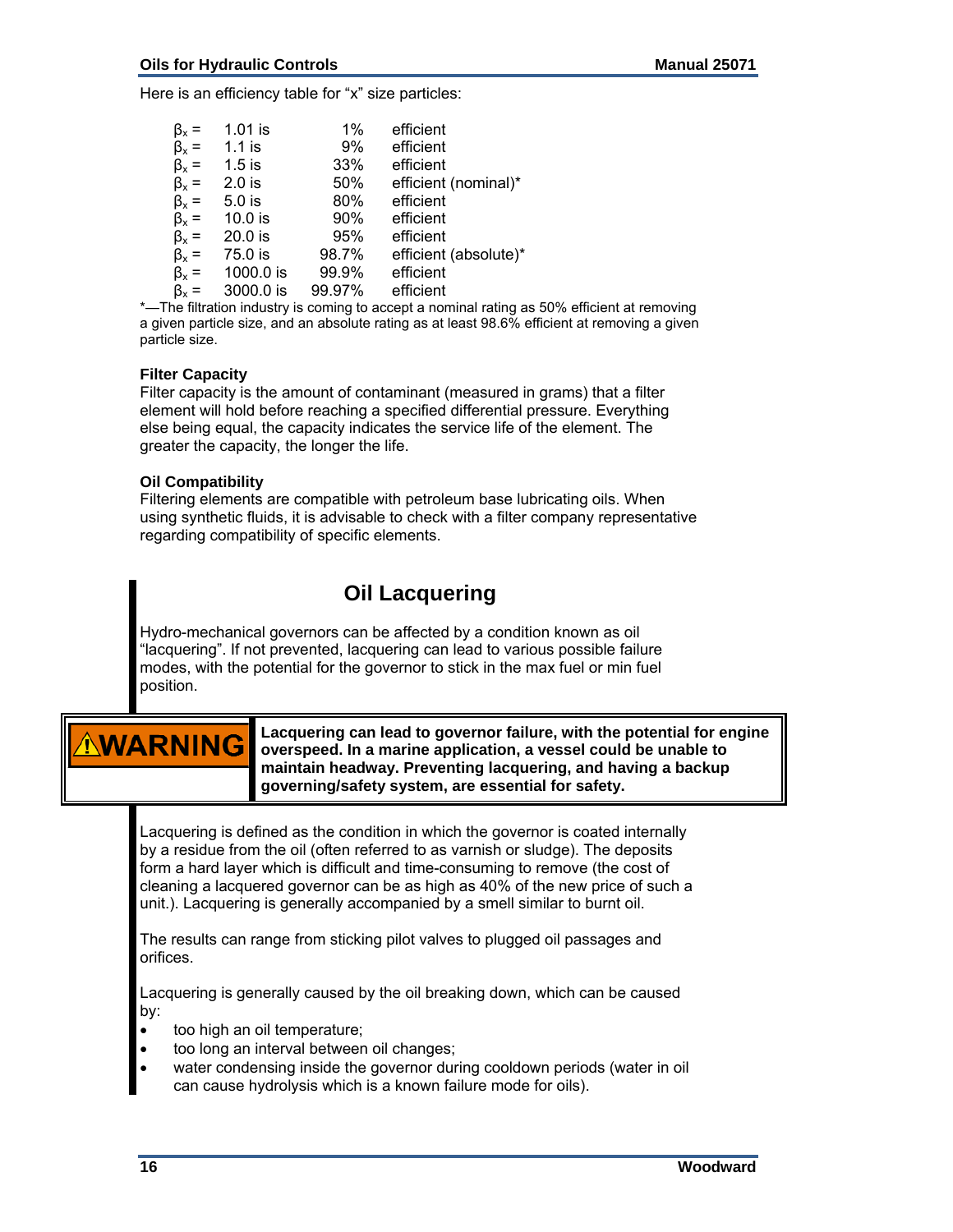Oil selection is important, as some oils are less prone to lacquering than others. It is up to the plant operator/vessel owner and the oil supplier to establish the correct oils and change intervals for each application. Such a selection should consider operating temperature, oil change interval, and other operating conditions known to the plant operator/vessel owner. A proper selection can achieve suitable economies of cost and change interval while also preventing lacquering.

Any governor can be affected, depending on oil change interval, operating temperature, and oil type. Some governor types work their oils harder than others.

Since Woodward is cannot be aware of the operating conditions of each application, here are some general recommendations:

- **Oil Temperature**—Woodward recommends that the oil temperature for continuous operation be between 60 and 93 °C (140 and 200 °F).
- **Oil Change Interval**—Because oil change interval must take into consideration all operating conditions, the correct oil change interval must be established between the plant operator/vessel owner and the oil supplier.
- **Oil Selection**—Woodward specifies two essential factors that need to be considered in the selection of an oil for proper governor operation:
	- **viscosity range**—allowed is 7.5 cSt (50 SUS) to 650 cSt (3000 SUS); ideal is 20 cSt (100 SUS) to 65 cSt (300 SUS).
	- **operating temperature**—recommended is an oil temperature for continuous operation between 60 and 93 °C (140 and 200 °F).

**Failure to avoid lacquering of oil inside a governor is considered to IMPORTANT be a misuse outside Woodward control. Such misuse is not covered by Woodward warranty.** 

> **If a governor has become lacquered, it is imperative that this situation be diagnosed and corrected as soon as possible. A lacquered governor should not be used, since this can have serious consequences.**

Carefully consider the choice of governor oil with your oil supplier. When choosing an oil interval, start with shorter than expected intervals and slowly try longer intervals. Monitor the condition of the oil, especially the build-up of deposits, to ensure that the oil remains within the operating conditions defined by the oil supplier.

**NING**